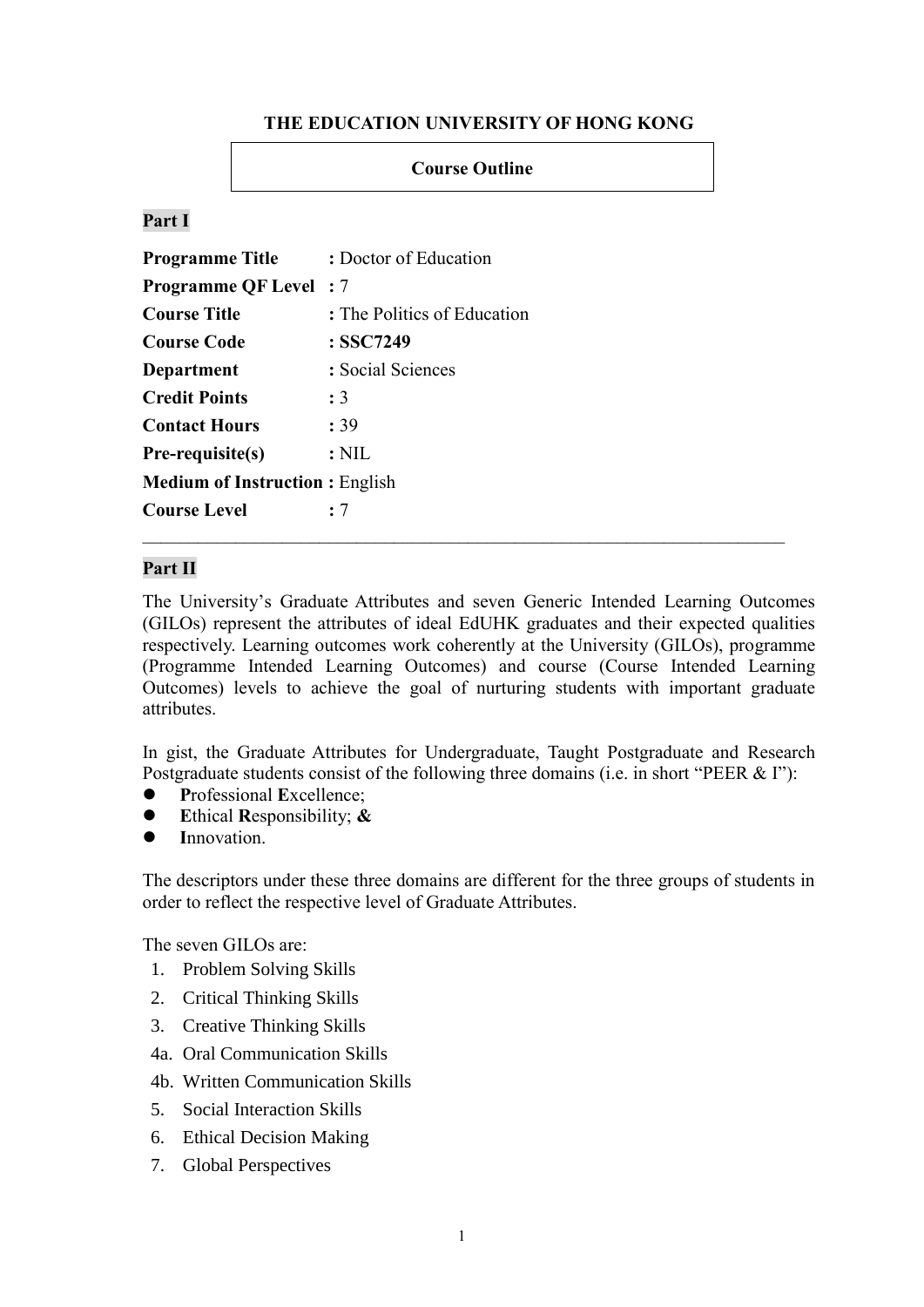### **1. Course Synopsis**

This course is framed within the perspective that the distribution and exercise of power in society and in social institutions has fundamental implications for the organization and practice of education, and that education policymakers, educators, and students are political actors. It is designed to engage students in an examination of the political essence of education, schools, teachers, policymakers, and educational agencies from the micro-level of the classroom and the school to the broader arenas of the local, national, and global communities. The course will involve students in readings and discussions comparing theoretical and empirical work on the topics of the politics of pedagogy, the classroom, and the school; schools as agents of political socialization; the politics of the educational policy process; student activism; and the politics of global educational development. The course will conclude with an opportunity for students to critically explore in depth the literature on a related topic of their choice and pose a question for possible further exploration through empirical research.

# **2. Course Intended Learning Outcomes** (CILOs)

*Upon completion of this course, students will be able to:*

- $CILO<sub>1</sub>$  Discuss the political nature and implications of educational organization and practice from the level of the classroom to that of global society based on theoretical and empirical studies at the international and local levels
- CILO<sup>2</sup> Discuss the perspective of students, teachers, policymakers, and other educationists as political actors based on theoretical and empirical studies at the international and local levels
- $\text{CHO}_3$  Critically review in depth the scholarly literature on a topic of their choice relevant to the topics covered in the course
- CILO<sup>4</sup> Pose a research question building on the scholarly literature appropriate for an empirical study at the doctoral level

| <b>Course Content</b>                                                                                                                                                                                | <b>CILOs</b>                                     | <b>Suggested</b><br>Teaching &<br>Learning<br><b>Activities</b>                                                                          |
|------------------------------------------------------------------------------------------------------------------------------------------------------------------------------------------------------|--------------------------------------------------|------------------------------------------------------------------------------------------------------------------------------------------|
| The politics of the school and classroom: power-<br>relations between teachers and students, critical<br>pedagogy, the micro-politics of schools                                                     | 1, 2(3, 4)<br>depending<br>on student<br>choice) | Small-group<br>discussion among<br>teacher and<br>students on<br>assigned readings,<br>encouraging the<br>generation of<br>questions for |
| Schools as agents of political socialization:<br>political learning in mass education, schools<br>among other agents of political socialization, the<br>politics of citizenship education policy and | 1, 2(3, 4)<br>depending<br>on student<br>choice) |                                                                                                                                          |

### **3. Content, CILOs and Teaching & Learning Activities**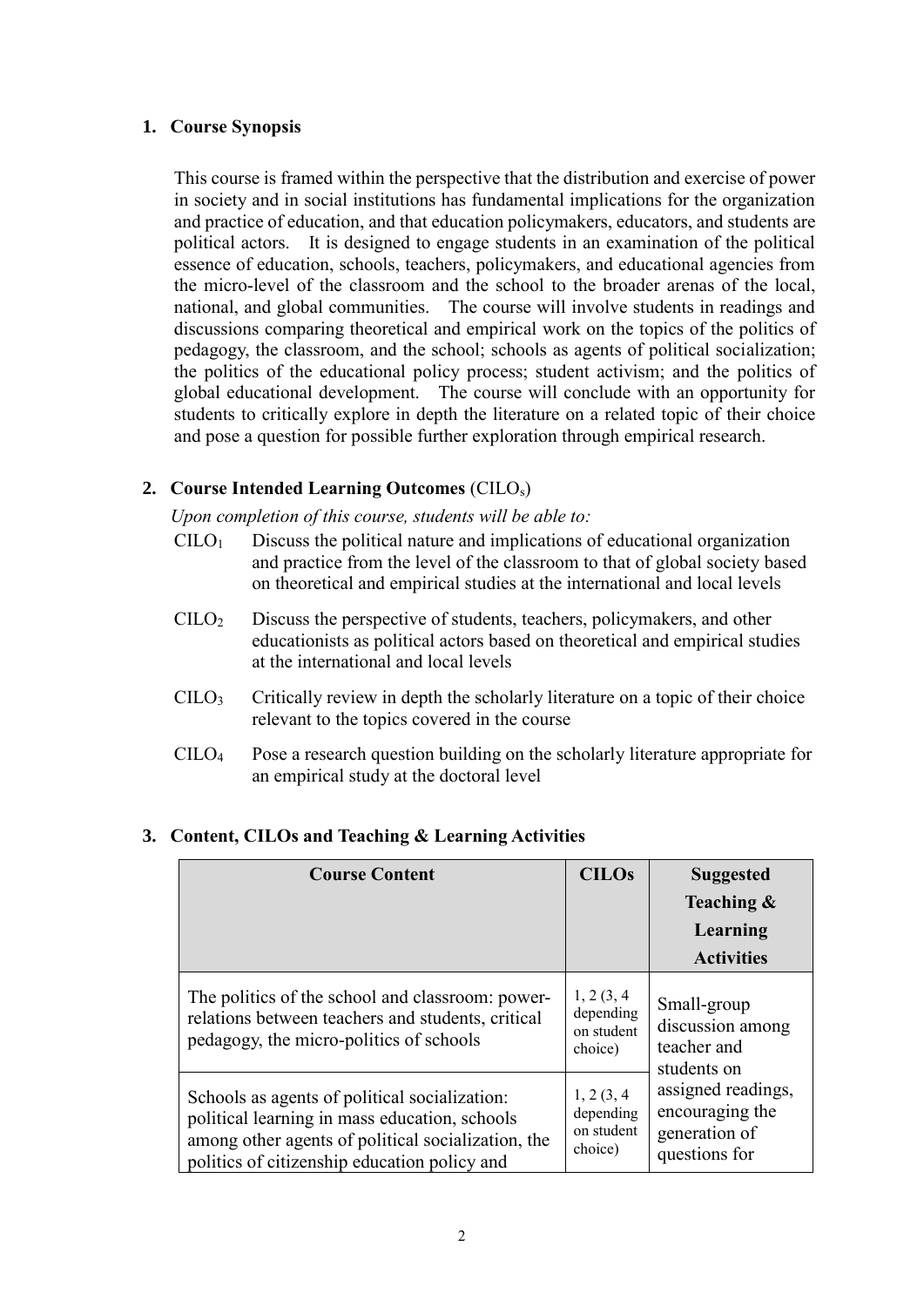| practice                                                                                                                                                                          |                                                  | further in-depth<br>analysis |
|-----------------------------------------------------------------------------------------------------------------------------------------------------------------------------------|--------------------------------------------------|------------------------------|
| Politics in the educational policy process:<br>education policymaking and implementation as a<br>political process                                                                | 1, 2(3, 4)<br>depending<br>on student<br>choice) |                              |
| Student activism: students as political actors<br>outside the school, student movements, the<br>relationship between political learning and<br>student political activism         | 1, 2(3, 4)<br>depending<br>on student<br>choice) |                              |
| The politics of global educational development:<br>global education governance, global education<br>development policy, the nexus of global and<br>national education initiatives | 1, 2(3, 4)<br>depending<br>on student<br>choice) |                              |

### **4. Assessment**

| <b>Assessment Tasks</b>                                                                                                                                                                                                                     | Weighting $(\% )$ | CH JO |
|---------------------------------------------------------------------------------------------------------------------------------------------------------------------------------------------------------------------------------------------|-------------------|-------|
| (a) Short written critical reflections on four out of<br>five of the main course topics $(\sim 500$ words<br>each = $\sim$ 2,000 words)                                                                                                     | 40%               | 1, 2  |
| (b) In-depth critical review of the literature on a<br>focused topic of student's choice relevant to<br>the course topics concluding with a question<br>for possible further exploration through<br>empirical research $(\sim 3,000$ words) | 60%               | 3, 4  |

# **5. Required Text(s)**

Nil

### **6. Recommended Readings**

The Politics of the School and Classroom

Kincheloe, J. L. (2008). *Critical Pedagogy Primer* (2nd edition). New York: Peter Lang.

Burbules, N. C., & Berk, R. (1999). Critical thinking and critical pedagogy: Relations, differences, and limits. In T.S. Popkewitz & L. Fendler (Eds.) *Critical theories in education: Changing terrains of knowledge and politics* (pp.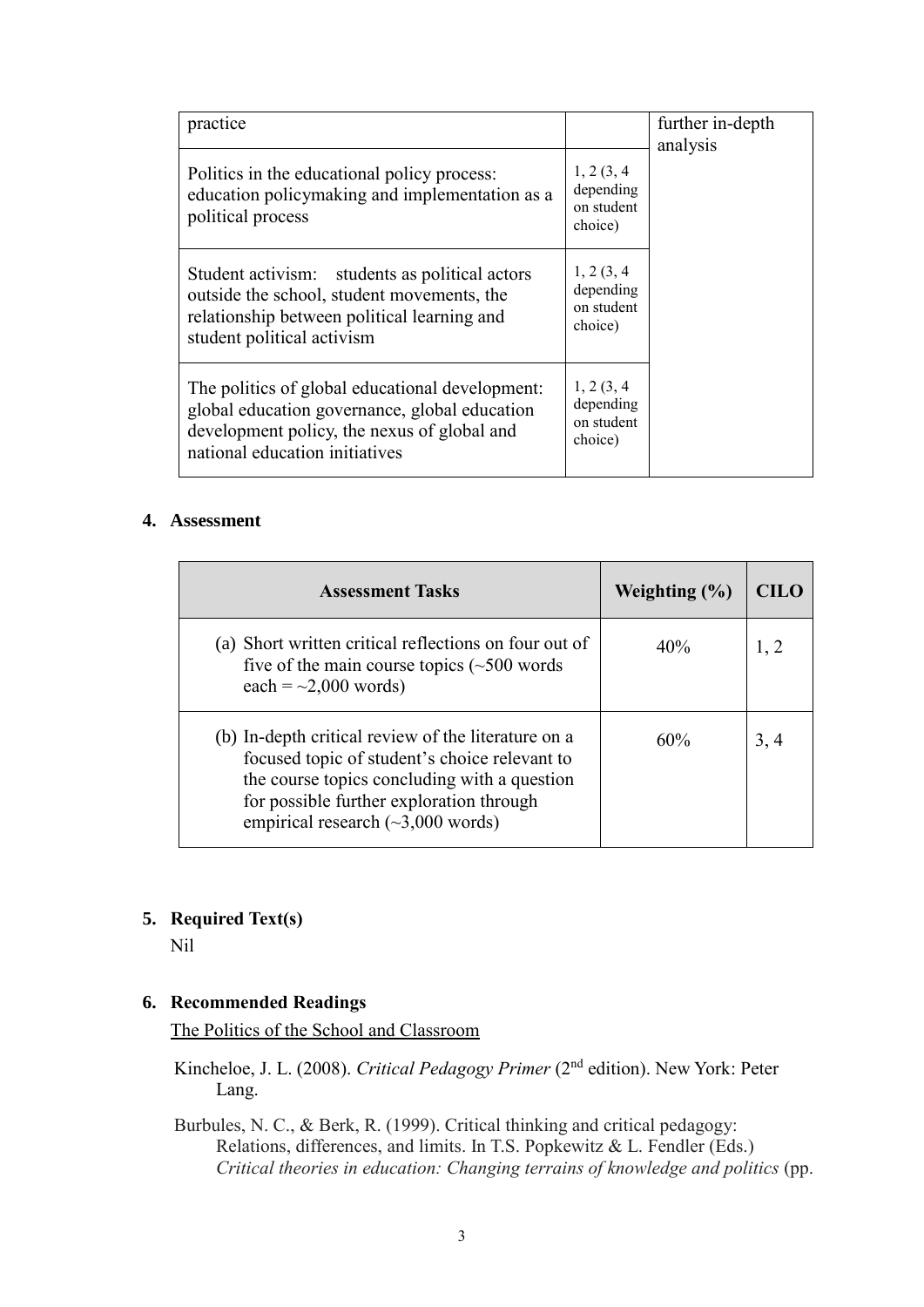45-65). New York: Routledge.

- Wong, M. Y. (2016). Teacher–student power relations as a reflection of multileveled intertwined interactions. *British Journal of Sociology of Education*, *37*(2), 248- 267.
- Ng, S. W., & Yuen, W. K. G. (2015). The micro-politics of parental involvement in school education in Hong Kong: ethnocentrism, utilitarianism or policy rhetoric!. *Educational Review*, *67*(2), 253-271.

#### Schools as Agents of Political Socialization

- Wiseman, A. W., Astiz, M. F., Fabrega, R., & Baker, D. P. (2011). Making citizens of the world: The political socialization of youth in formal mass education systems. *Compare: A Journal of Comparative and International Education*, *41*(5), 561-577.
- Sapiro, V. (2004). Not Your Parents' Political Socialization: Introduction for a New Generation. *Annual Review of Political Science*, *7*, 1-23.
- Fairbrother, G. P., & Kennedy, K. J. (2011). Civic education curriculum reform in Hong Kong: What should be the direction under Chinese sovereignty?. *Cambridge Journal of Education*, *41*(4), 425-443.

#### Politics in the Education Policy Process

- Diem, S., Young, M. D., Welton, A. D., Mansfield, K. C., & Lee, P. L. (2014). The intellectual landscape of critical policy analysis. *International Journal of Qualitative Studies in Education*, *27*(9), 1068-1090.
- Morris, P., & Scott, I. (2003). Educational reform and policy implementation in Hong Kong. *Journal of Education Policy*, *18*(1), 71-84.
- Fairbrother, G. P. (2006). Protection by, or from, the government: Debating citizenship education policy in Hong Kong's Legislative Council. *Discourse: studies in the cultural politics of education*, *27*(2), 175-188.

#### Student Activism

- Luescher-Mamashela, T.M. (2015). Theorising student activism in and beyond the  $20<sup>th</sup>$  century: the contribution of Philip G. Altbach. In M. Klemenčič, S. Bergan & Rok Primožič (Eds.) *Student engagement in Europe: Society, higher education and student governance* (pp. 33-49). Paris: Council of Europe Publishing.
- Gill, J., & DeFronzo, J. (2009). A comparative framework for the analysis of international student movements. *Social Movement Studies*, *8*(3), 203-224.
- Lee, T. T. L., & Chiu, S. W. K. (2017). Conduit for Engagement? School Curriculum